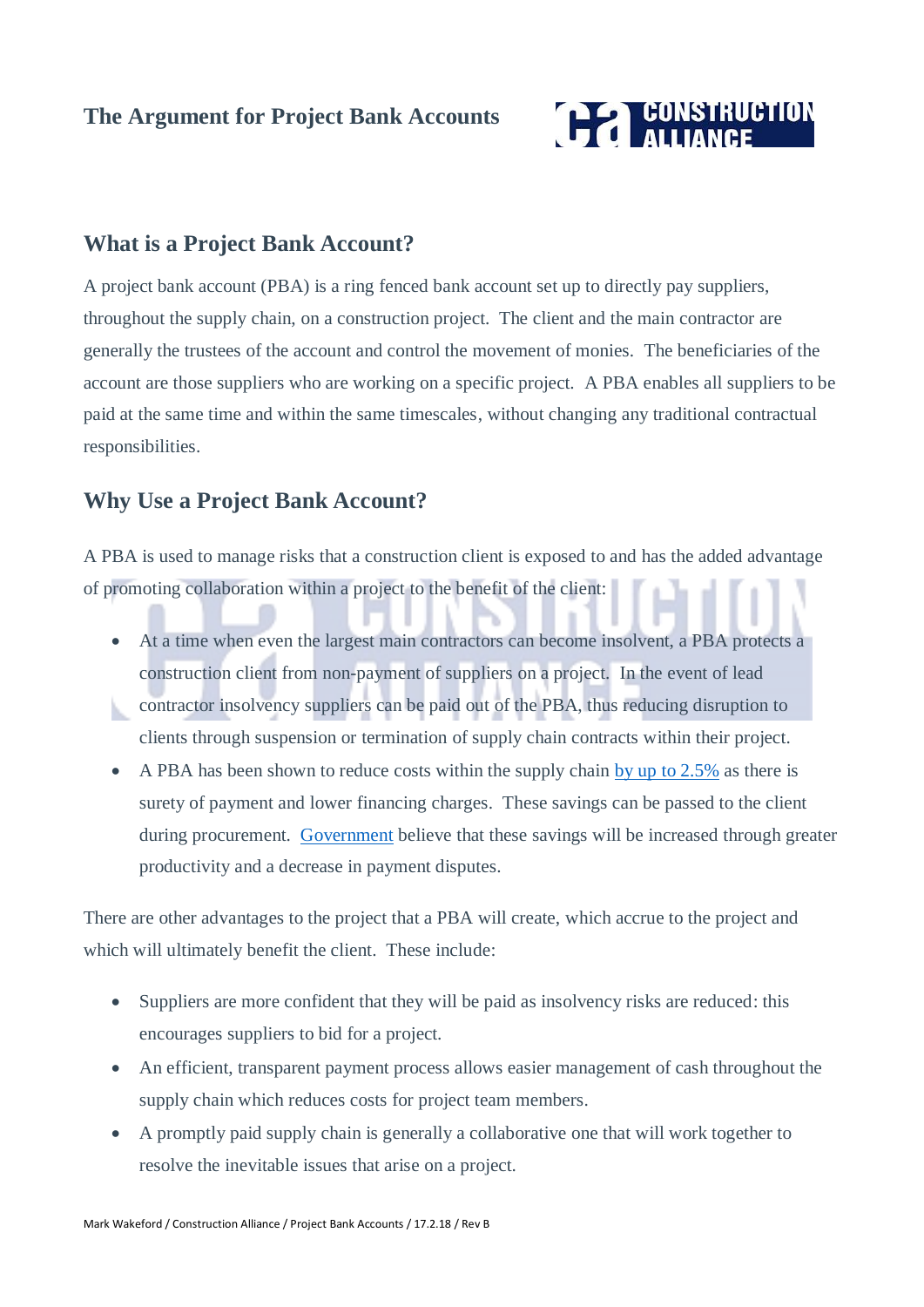• A PBA levels the power structure between a main contractor and generally smaller suppliers. Monies due to the supply chain cannot be paid to the main contractor (without client knowledge), which removes a main contractor's ability to manage its supply chain through cash management.

### **Who uses a Project Bank Account?**

There are many organisations who have chosen to use PBAs to reduce their commercial risks and to promote the benefits of collaboration on their projects. These include:

- By 2020 [Highways England](https://www.gov.uk/government/organisations/highways-england/about/procurement) will have paid over £20bn of infrastructure works to consultants and contractors through PBAs.
- The [Scottish,](http://www.gov.scot/Topics/Government/Procurement/policy/ReviewProcConst/projectbankaccounts) [Welsh](http://nps.gov.wales/news/new-project-bank-accounts-policy-2018?lang=en) and [Northern Ireland](https://www.finance-ni.gov.uk/sites/default/files/PGN%2003%2014%20-%20Construction%20Procurement%20%20Project%20Bank%20Accounts%20(Pilot)%20-%20Minor%20revision%20on%2004-06-2015.PDF) Governments, who have mandated their use on all projects over £2M. (£4M in the case of Scotland.)
- The [Queensland Government](https://www.legislation.qld.gov.au/view/pdf/asmade/sl-2018-0017) has followed other Australian states and mandated PBAs for public sector projects over £640,000. This will extend to the private sector from 2019.

# **Are there any Challenges?**

There are a small number of challenges to overcome in setting up a PBA. These may include:

- Main contractor resistance, as many rely on the positive cash flow from contracts to fund their businesses. A PBA removes this source of funding.
- Setting up and operating the PBA requires some resource. If the client is to be a trustee to the account then the monthly payments need to be checked and authorised. (This may be less burdensome on clients than having to resource regular monitoring of main contractor payment performance.)

## **Conclusion**

Large UK construction companies are heavily under-capitalised, which increases the risk of insolvency to clients. A PBA can reduce the risk of disruption to projects that inevitably follows the insolvency of a lead contractor. As payment periods continue to be extended the financial pressure that tier two and three suppliers are under increases; a PBA can support their engagement in a project, through greater surety of payment, thus increasing the benefits of collaboration. Given the industry's financial structure a PBA represents good value and wise risk management.